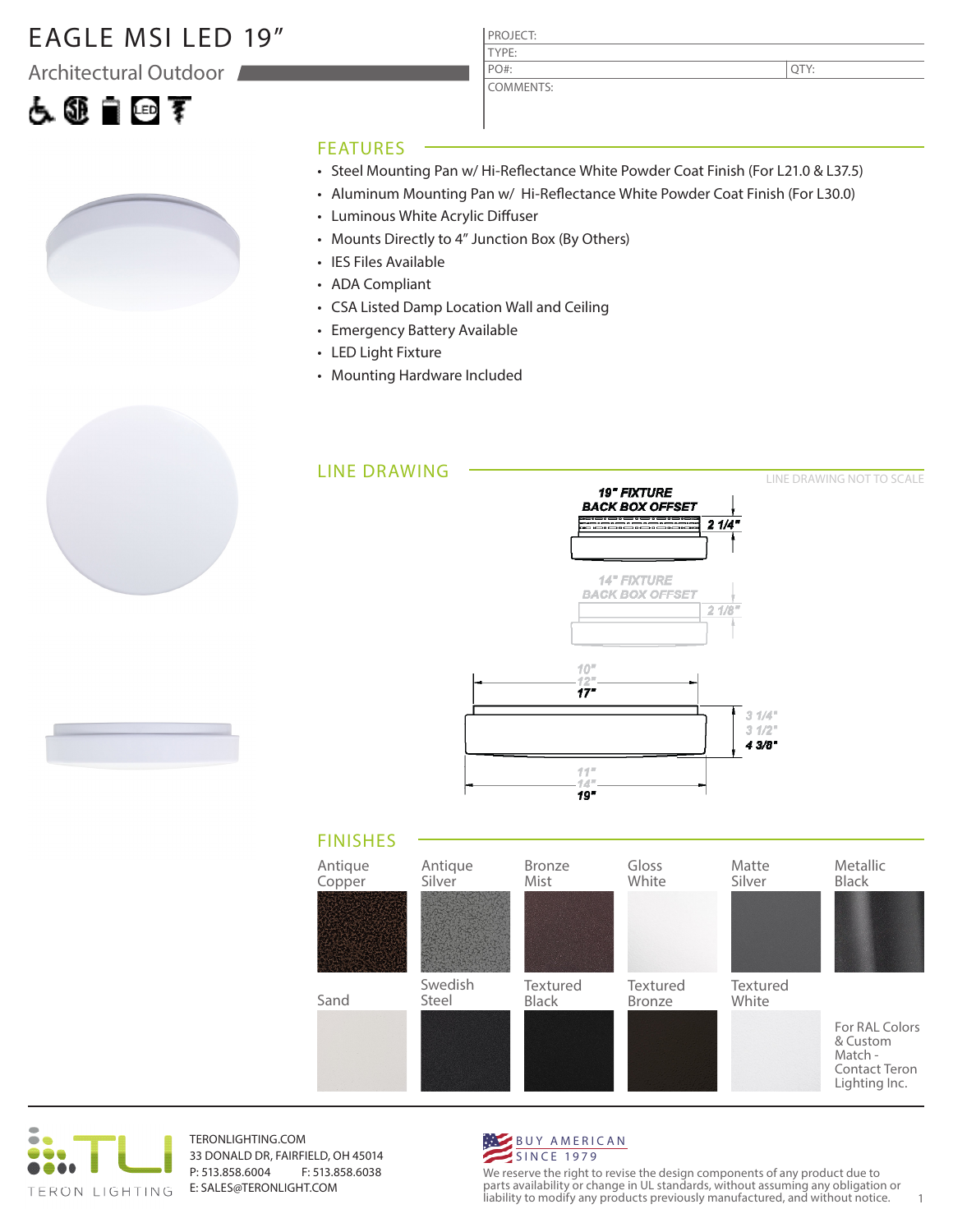### EAGLE MSI LED 19"

Architectural Outdoor

## 占领自回军

PROJECT: COMMENTS: PO#:  $\vert$  QTY:

| Fixture Core             |                                                                                                                                                                                           |                           |                       |  |
|--------------------------|-------------------------------------------------------------------------------------------------------------------------------------------------------------------------------------------|---------------------------|-----------------------|--|
| PRODUCT CODE             | SOURCE/WATTAGE                                                                                                                                                                            | <b>VOLTAGE</b>            | <b>DIMMING DRIVER</b> |  |
| EE - Eagle<br>ORDER INFO | L21.0-ZE700 - (60) LED Array<br>@ Line Voltage 4-Wire Dimming<br>Driver (Dimmable 0 - 10V)<br>L30.0-ZE1000 - (60) LED Array<br>@ Line Voltage 4-Wire Dimming<br>Driver (Dimmable 0 - 10V) | 120V<br>270V<br>(50/60Hz) | Not Applicable        |  |
|                          |                                                                                                                                                                                           |                           |                       |  |
| ЕE                       | L21.0-ZE700                                                                                                                                                                               | 120V                      | Not Applicable        |  |

TYPE:

Example ^ (may not represent a manufacturable product)

#### TRIM  $\vert$  Finish  $\vert$  Color Temp  $\vert$  Cornel ORDER INFO Aesthetics & Options Example ^ (may not represent a manufacturable product) 27K - 2700K Color Temp 30K - 3000K Color Temp 35K - 3500K Color Temp 40K - 4000K Color Temp Not Applicable Not Applicable AC 27K AC 27K AC 27K AC 27K AC 27K AC 27K AC 27K AC 27K AC 27K AC 27K AC 27K AC 27K AC 27K AC 27 AC - Antique Copper SW - Swedish AS - Antique Silver BT - Bronze Mist WH - Gloss White (Standard) MB - Metallic Black SM - Matte Silver SN - Sand Steel TB - Textured Black BZ - Textured Bronze TW - Textured White ALP - Aluminum Mount Pan w/ White Finish BB - Back Box\*\*\* EB/BB - Bodine BSL26 - Up to 5.1W<br>Emergency Illumination w/ LEDs<br>(Back Box Required)\*\* F - Fused SP - Surge Protector (37.5 Only) STC12-WH - 12" Stem and Canopy Kit STC24-WH - 24" Stem and Canopy Kit STC36-WH - 36" Stem and Canopy Kit STC48-WH - 48" Stem and Canopy Kit TP - Tamper-Proof Screw Set WAL - White Acrylic (Standard) WLL - LED High Lumen Lens SPD – Surge Protection Device ALP

| $\cdots$ | --------                   | ---------                                                                                                                                                                                                                         | 001111111200                                                                                                                                                                                                                     |                                                                                      |
|----------|----------------------------|-----------------------------------------------------------------------------------------------------------------------------------------------------------------------------------------------------------------------------------|----------------------------------------------------------------------------------------------------------------------------------------------------------------------------------------------------------------------------------|--------------------------------------------------------------------------------------|
| EE 19"   | L21.0                      | • WAL Lens<br>$\cdot$ 80 CRI Typ.<br>$-30K - 3000K$<br>Color Temp<br>$\cdot$ 2640 LED<br>Source Lumens<br>• 105 LED Source<br>Lumens Per Watt<br>• 1643 Delivered<br><b>LED Lumens</b><br>• 68.2 Delivered LED<br>Lumens Per Watt | • WLL Lens<br>•80 CRI Typ.<br>$-30K - 3000K$<br>Color Temp<br>$\cdot$ 2640 LED<br>Source Lumens<br>• 105 LED Source<br>Lumens Per Watt                                                                                           |                                                                                      |
|          | L30.0                      | • WAL Lens<br>$\cdot$ 80 CRI Typ.<br>$-30K - 3000K$<br>Color Temp<br>$-4522$ LED<br>Source Lumens<br>• 134 LED Source<br>Lumens Per Watt<br>• 3352 Delivered<br><b>LED Lumens</b><br>• 99.3 Delivered LED<br>Lumens Per Watt      | • WLL Lens<br>$\cdot$ 80 CRI Typ.<br>$-30K - 3000K$<br>Color Temp<br>$\cdot$ 4522 LED<br>Source Lumens<br>• 134 LED Source<br>Lumens Per Watt<br>• 3286 Delivered<br><b>LED Lumens</b><br>•97.3 Delivered LED<br>Lumens Per Watt |                                                                                      |
|          | REPLACEMENT PART           | PART NO                                                                                                                                                                                                                           | <b>NOTES</b>                                                                                                                                                                                                                     |                                                                                      |
|          |                            |                                                                                                                                                                                                                                   |                                                                                                                                                                                                                                  |                                                                                      |
|          | 19" White Acrylic Diffuser | 3011960                                                                                                                                                                                                                           | **AC Mode 960 Lumens                                                                                                                                                                                                             | ***Not CSA Damp Location Listed for Wall Mount                                       |
| Diffuser | 19" White Acrylic LED      | 3067560                                                                                                                                                                                                                           | Battery @ 1 second = 322 Total Lumens<br>Battery @ 90 Minutes = 291 Total Lumens                                                                                                                                                 | Don't see the configuration you are looking for?<br>$C_1$ U $t_1$ $t$ (513) OFO COOA |

(Please Specify Voltage)



TERONLIGHTING.COM 33 DONALD DR, FAIRFIELD, OH 45014 P: 513.858.6004 F: 513.858.6038 E: SALES@TERONLIGHT.COM



We reserve the right to revise the design components of any product due to parts availability or change in UL standards, without assuming any obligation or liability to modify any products previously manufactured, and without notice. 2

Call us today at (513) 858-6004